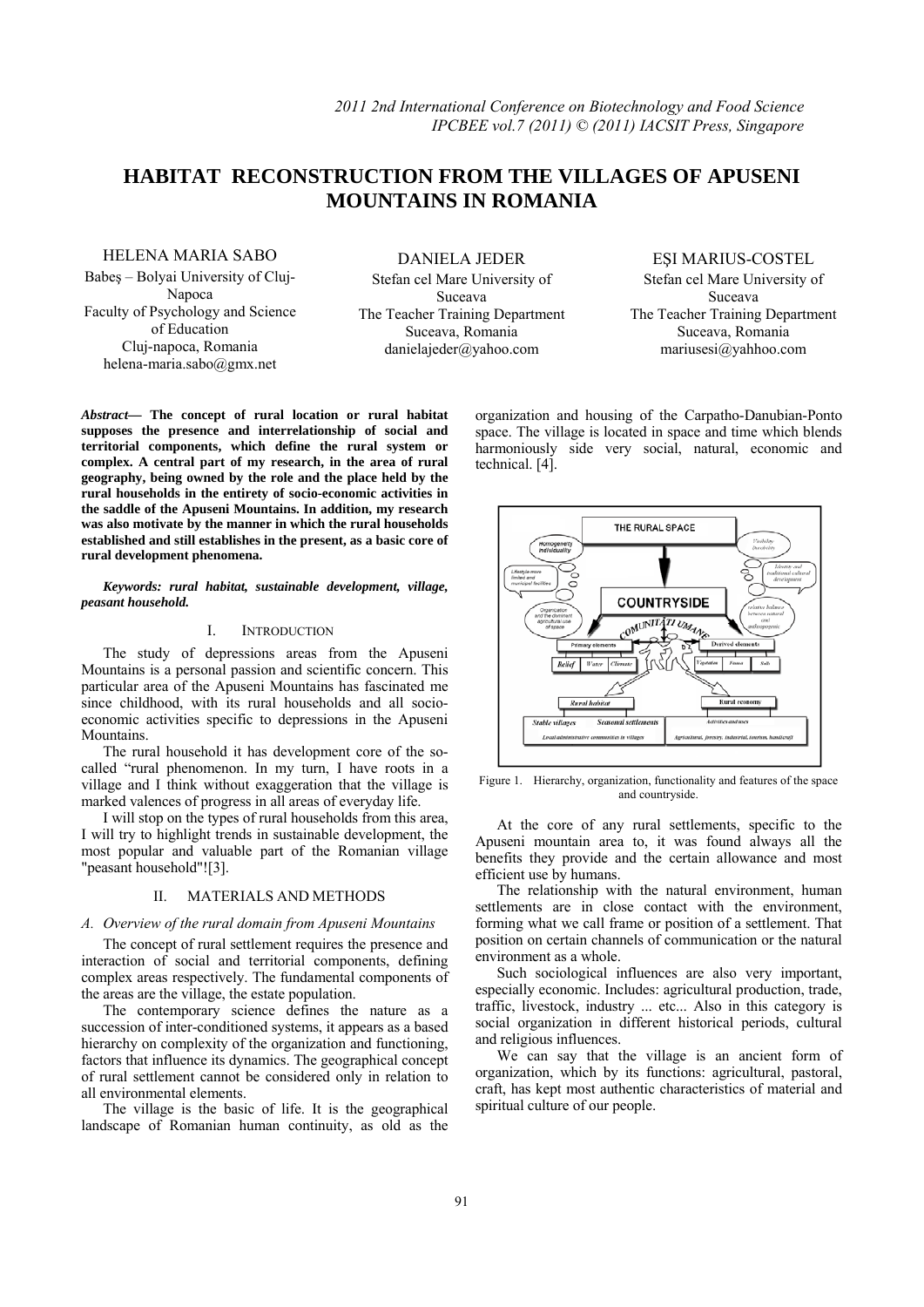Romanian village especially in mountainous areas is an element of continuity; it remains well organized as a rural entity, being the most widespread habitat in the Carpathians, the most characteristic element of the humanized landscape.

The Transylvanian Depressions, Apuseni Mountains represent a particular geographical area in which rural is an overwhelming weight; it is the defining element in those areas. They adopted a very specific modeling areas classified into the mountains, so the element type as observed in its functioning.

The specific habitat of mountains has some specific features of general relief, generally fragmented and varied on one side and the presence of large platforms of erosion, bystander's valley pastures ridge, on the other hand.

He has two forms of organization of living space: permanent and seasonal settlements. Specificity than the rest of the Romanian of Carpathians is that has a number of special features which give the mountain habitat of Western originality and specificity.

Apuseni Mountains is best populating of all the Romanian Carpathians. The large number of settlements in the area due to their accessibility and that is surrounded by big depressions, with great possibilities of farming, crop cultivation and the top is characterized by high erosion platforms that offer extensive lawns, some of them converted into agricultural land. These defining features were gradually emerged throughout history. [1]

Scattered villages on the heights, households are grouped in groves, inhabited in the past and sometimes even today, the families of the same nation. Groves is a unit in which distances are measured not from house to house but from household to household, and household unit includes a land ruled by a mountain family.

Regarding the history of the Apuseni Mountains village this grafted on a hearth of Dacian settlement in most cases have occurred over the past for social change, then how to use natural resources differently in different historical stages. Whatever the difficulties, the Apuseni Mountains village played a significant role in growing their own spiritual background p provided, whi ch remained above ages c ustoms and rules of life, so-called "habits of the land." [5]

However over the years have occurred spatial shifts in these areas. The extent of a large area of land so made difficult land, small fields or fields often gritty subject torrential, did not give good fruit. This area is specifically to potatoes, oats or barley, fine, but all involve difficult working conditions and little harvest. Orchards were also restricted, and gardeners do not cover consumption needs in the area.

The post-war years, particularly those of the socialist system have not essentially radical improvement of the area. Anomalous process of systematization of villages, contrary to what he wanted to be, tending to a Romanian village for patterns of some settlements generally faced with an exodus of population to industries, leaving the villages (especially the young people), aging population and villages, ... etc..

The period after 1989 marked a new period in rural development. Extensive programs like conversion of labor, agro-tourism development and upgrading utilities will be discussed in Parliament in our country like international programs. We hope that soon the so-called "Tara Motilor" will be capitalized in all respects to its fair value.

### *B.* Rural household in the late 1999, early 2009

total record of 103,000 living rooms, a rural prominence by 69 9% the numbe er of dwelling gs and 67.4% % in the numb ber of living rooms. Rural home areas (situated at high altitudinal) have a

95.3% and 4.7% remained unfilled. Most homes have been unoccupied in cities Cimpeni (14.5%) and Zlatna (8.3%) and municipalities Ciobulești Șoharu and Gura Ciobulesti (a approximately 9.3 to 8.1%). Total area of permanently living rooms amounts rise to

1961-1985, 45.4% respectively. During the period 1986-1992 their share has fallen considerably, building is only 0. 8%. Most of the homes were constructed during the years

that buildings are in rural areas declined from those in urban areas. This phenomenon is explained in conjunction with economic development especially in industrial areas. The difference between urban and rural mountains area is

that this area in the Apuseni Mountains is under of "E European stand dards"! [2] Regarding these housing facilities in rural areas shows

past about 15%, upgrading their latent is only 15% (doubleglazing, thermal insulation materials, are becoming more common usefulness of bath, the toilets from outside moves inside etc.). However, the average is below European standards. This is an issue such as positive and negative. Although the present note an increase in living rooms the

be negative for destroying traditional peasant village type or modernization stands a much slower. Because we find some positive developments, it tends to



Figure 2. Wooden house model from Apuseni Mountains.

mountains area: We can distinguish the following issues regarding rural

• 1900-1940 stage is the stage when the Apuseni Mountains village had a flourishing, especially after unification in 1918, after which the standard of living has improved considerably, bounded specifically and rising gold and silver mines in the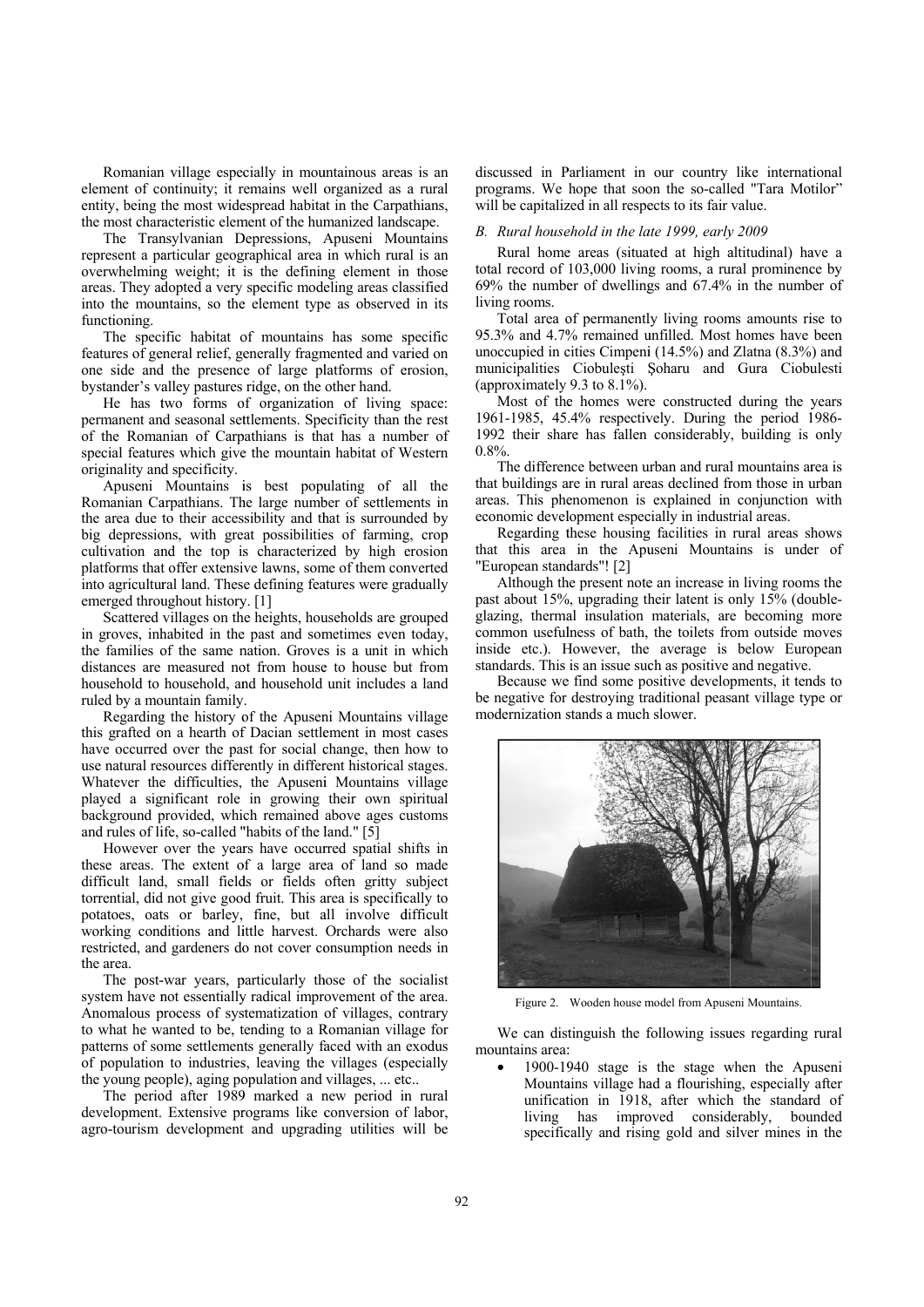area. Cities such as Brad Abrud Câmpeni were raising urban centers, which takes its toll over the surrounding villages and the respective depressions. For example: Roşia Montana has sewer, paved roads, hotels, casinos, restaurants, etc ...

- 1940-1945 phases are a period of reorganization under urban layout and then the second stage of reconstruction and renewal. For example: Brad town had a college with mining profile which in 1957 moved to Bucharest, which resulted in a decrease in relation to culture, but also economically.
- 1970-1989 phase marks a renewal of villages with dispensaries, schools, houses of culture, shared libraries (e.g.: Stei, Baita, cotton, Lonciu Lower Ţebea). However, it comes at another aspect of environmental degradation in the famous case being due to depression Zlatna mine exploitation. During this period, the "moţi" construct a relatively large number of houses, which increased with 34.4% in rural areas. However, it was noted a decrease in technologies relating to water, sewerage, heating, will remain backward areas to other areas, like Brasov. In many villages, access is becoming increasingly difficult, more difficult; some vehicles couldn't be used anymore. Even some county roads e.g. DN 74 Oradea-Deva-Brad is one of the most modern.
- After 1990, we meet as both positive and negative effects. Positive is that the economy creates competition type premise beneficial development of private property, change the appearance of many villages, especially the physiognomy of houses. Renewal index stands at 22% during 1990-1997. Then increases the capacity of residential facilities, grow the number of houses with central heating, sanitation ... etc... On the other hand the villages of "hamlet" type are abandonment, which belonged to the common depression, especially where access was difficult, which require longer time, low production efficiency, reduced efficiency. In addition, a negative aspect is that the urban influence is lower, especially by reducing the mining areas: Brad, Băiţa, Rosia Poieni, Zlatna Cimpeni. Instead, villages know some upgrades in terms of facilities for tourism, agrotourism in the more common mountain taking a real scale.
- Stage 2000-2015, is a unique stage characterized by social and functional mutations, a step that will prioritize sustainable development of intradepression areas. Under functional aspect it was manifested a total extinction of mining in villages. This phenomena involved mutation of the social type: many families have emigrated permanently or temporarily, especially to work in Italy, Spain, Germany, Austria. Some households, especially those who were thriving 10 years ago, are now closed almost all the year. Others are in a stage of great prosperity, especially where the remaining family members at home is about 1-2 and

households have invested heavily in resources received from other family members which are working abroad.

## III. NEW SOCIAL INSIGHTS AND GOOD PRACTICE WITHIN THE EDUCATIONAL REASSESSMENT APPROACH

Substantiation of a discursive strategy in terms of education involves a pedagogical analysis of the educational process. In this way, the educational analysis focuses on the correlation aims – methodological content - assessment. Thus, the presence of specialized methodologies provides the necessary premises for effective assessment of educational content. There are visible in this context precisely those ways of optimizing specific to the educational activity. Furthermore, the communication that takes place both in terms of content (what is communicated), but also of relationship (how is communicated) implies a certain contextualization of the educational process. In other words, the promoted normative values are generated at the level of an educational model assumed by the social actors engaged in this task. Therefore, a teaching strategy which stresses upon the reassessment of educational process can only highlight the specific forms of guiding teaching-learning activities and planning and organizing the educational approach.

This approach sends from an operational point of view to a conceptual reassessment of communication in the context of teaching strategy. We consider in this regard, a teaching experience reporting to a rational philosophy of education, through which can be materialized, in fact, the assumed aims/skills. It is about an understanding of teaching communication by establishing links between different levels of reality. In fact, this paradigm of educational reality implies a conceptual-theoretical understanding in terms of a welldefined scientific language.

Specialized language consists of specific rules with certain scientific terminology. In other words, the specialized language may be acquired depending on the (structural) architecture designed to give logical coherence and scientific rigor. In this way, assessing the experience at ontological level generates an outline of the language framework designed to capture the complexity of the practical component within the educational system. Therefore, when pursuing a recursive analysis of research in education the idea of progress is challenged by a pragmatic reassessment.

Through a specialized language, socio-educational actors can organize, implement and produce new knowledge relevant to the informational content. Specialized language involves a prospective view on education, because, in fact, education is a fundamental part of humanity. In the process of realizing the specific forms of language an important role is played by the social environment. Moreover, social condition is a decisive factor in the manifestation of consciousness and hence of language in general. However, univocity is not characteristic to the relationship societyeducation, meaning that although education is trying to meet certain social needs (and sometimes succeeds) however, this is not subordinated to the principle of satisfaction (i.e. it is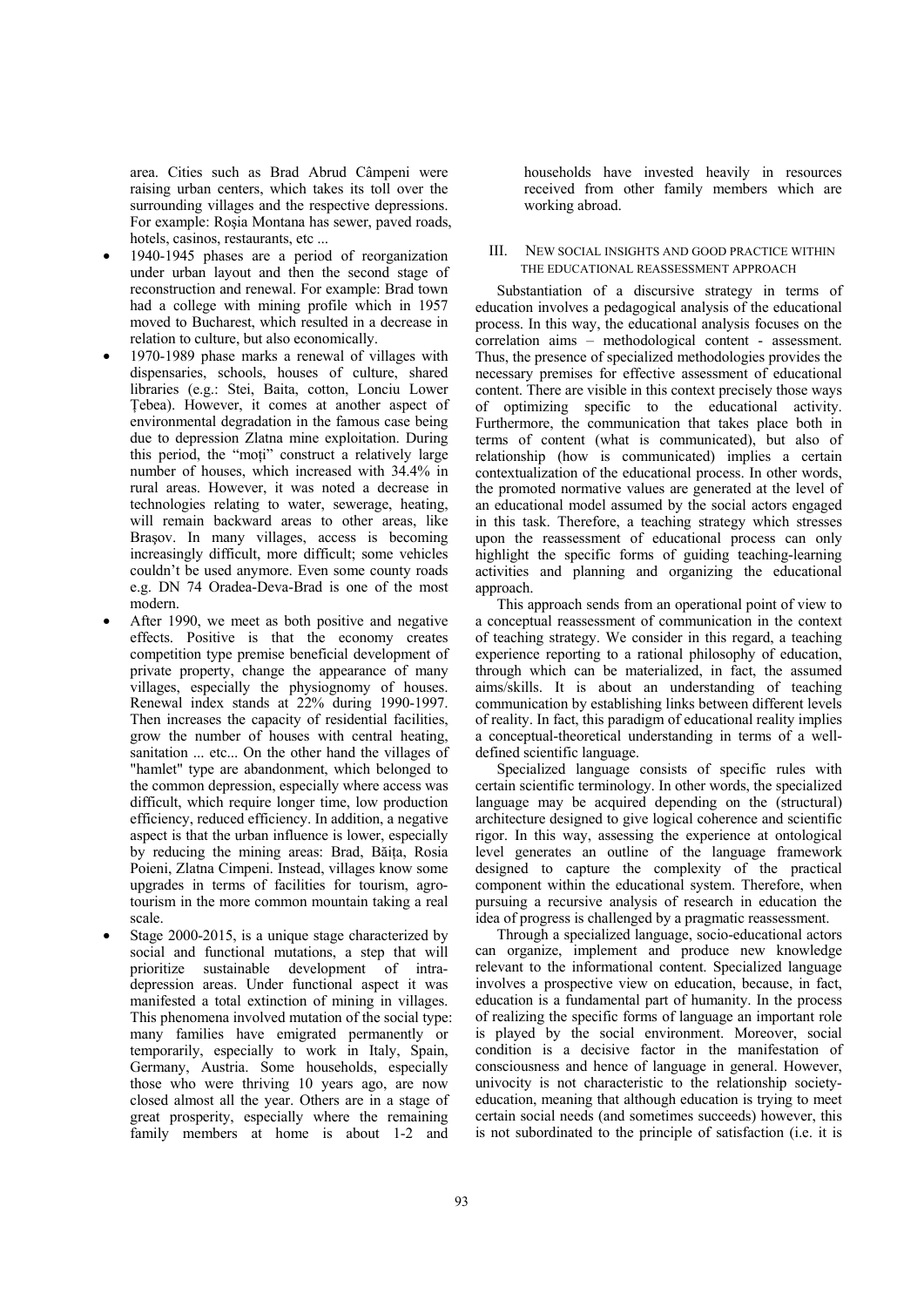not waiting for the delivery of orders coming from society). In this respect, we believe that is justified the idea that education acts on the society only regionally, in private and not globally.

The methodological approach specific to specialized language refers to training ability and and attitude so that the relationship between student and teacher should be one built on effective communication. Therefore, an effective evaluation does not necessarily involve a process of assimilation and consolidation of pedagogical information. In this respect, there are rather concerned the practical and applicative aspects characteristic to the learning process.

The effectiveness of a specialized language depends on the quality of certain actions designed to stimulate intellectual education. Of course, this is an advantage of using a specialized language. In this way, the educational process itself responds to micro- and macro structural goals that define a particular school level. Thus, the role of learning refers to the quality of training, but also to the specific peculiarities of the teacher, determined precisely by the psychological stimulation of the subject (teacher) – object (student) correlation. This suggests that the need of a sociocultural environment close-connected with qualitative education in general. Moreover, the operational dimension involves a realization of educational resources involved in this educational approach.

However, using a specialized language does not allow every time an understanding of the information content as well. In other words, the specialized language is accessible only to those who are familiar with the idea of that specific area. Also, through a specialized language used excessively the interest of the persons involved in an educational approach is likely to drop. It is, in this case, a paradox of education in the sense that the methodology specific to the educational is interesting in so far as the variety of theories and concepts proves its effectiveness in practice, and the use of the conceptual-theoretical apparatus implies sometimes an insipid picture of reality. Moreover, not always a specialized language can lead to positive attitudes of the people who want to learn something. Therefore, it is recommended that when using a specialized language to take into account the context in which this is reflected (types of receptors, the information dimension, unit, time, space, means of transmitting information, applications, etc.).

The advanced solutions in using a specialized language are not absolute ones and do not solve each time the problem. Chiefly, the true solution depends on the educational actor that promotes it. Therefore, an important role in this whole approach belongs to the teaching experience. An inexperienced teacher cannot really build a method that can solve almost entirely an educational problem. Of course, we do not question the educational actor's intelligence, but rather we support the fact that intelligence associated with optimal teaching experience can provide, through a well-used specialized language in terms of contextuality the quality of learning process.

Undoubtedly, this kind of socialization is built on a previously acquired motivational basis so that socio-cultural elements of the educational environment represent the

starting point in such a process of (self) training the personality. Professional knowledge transmission is rather a socialization form designed to support a permissive educational style than a way of communication of the kind leader-subject that reflects most of the times an authoritarian style incorrectly applied (understood). The emergence of such traits arise thus from the very essence of education, that primary state that "betrays" a strong need for communication, for socialization in general. Perhaps, therefore, in society we also need another type of education which, beside the system of norms and values generally accepted by the society, must consider the socio-educational abnormalities generated by this system. In other words, the emergence of such socioeducational abnormalities within an "open" system should not be seen as purely negative state, but rather as a starting point in correcting any deficiencies. In this way, the absence of precise standards, of a realistic value guide can be counterbalanced precisely by this well-intentioned activity belonging to educational creativity at the level of specialized didactics.

Adapting the educational system to the contextual conditions should be a priority under the circumstances where involvement in the act of teaching requires qualitative differentiation. This presentation form of educational evaluation process can only capture some fixing and systematic operations of the teacher. It is he who decides on the manner of approaching his own speech within a teaching/informing activity. On his discursive manner depends as well the knowledge consolidation achievable through an ongoing process for stimulating the student's free activity. In this way, the acquisition of both intellectual skills and teaching strategies designed to provide output and efficiency to the educational process allows the realization of a pragmatic pedagogical model on which the operationalization of the assumed goals/skills can be achieved. Therefore, a teaching strategy enjoys an informational cognoscibility to the extent that the operationalization of the goals/skills aims on the one hand, explicitly the content that should be assimilated and, on the other hand, implicitly a stimulation of the student's personality training-development process. Thus, this perspective highlights at the level of discursive performance a complex functionality that can relate to certain standards of evaluation.

# IV. CONCLUSION

Characteristic of the Apuseni Mountains is the absolute dominance of small and very small villages. Socio-economic problems of the Western Mountains region, including western part of Alba County and adjacent territories belonging to the counties of Cluj, Bihor (Northwest Region), Arad and Hunedoara (western region) are related to the high degree of dispersion in the area of human settlements. However, we have to note both positive aspects such as rural development and negative in the Apuseni Mountains.

It is noted tourism development in the rural part of the Apuseni depression area, particularly in villages on the mountain range, which occurred in recent years with both internal and external customers. Apuseni mountains natural